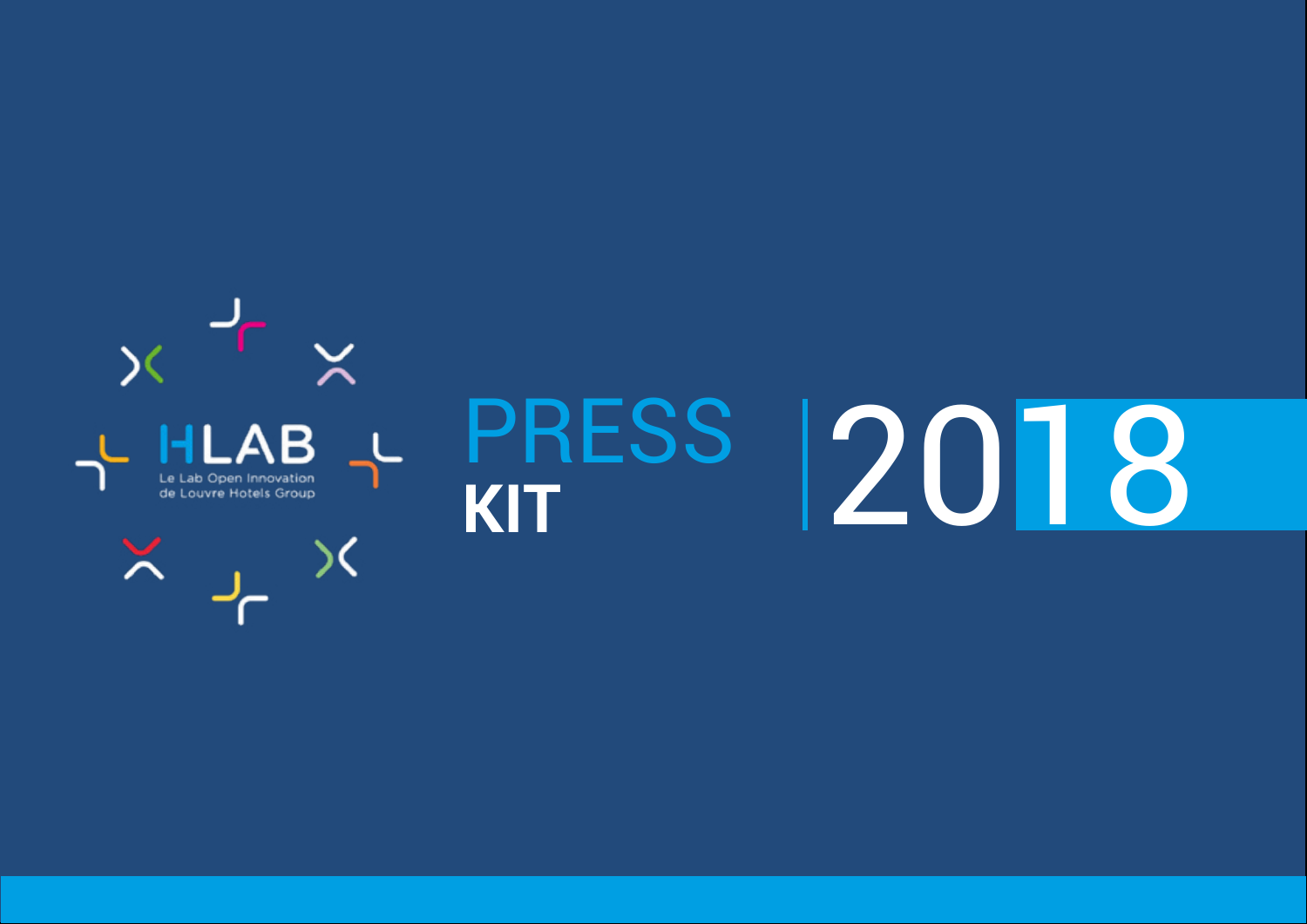**DOSSIER DE PRESSE 2018 - HLAB AB 2018 PRESS KIT - HLAB**£  $\blacksquare$ 2018 PRESS KIT

# **LOUVRE HOTELS GROUP LAUNCHES HLAB, A NEW ECOSYSTEM OF START-UPS AT THE CORE OF ITS INNOVATION STRATEGY**

**The world's 5th largest hotel group presents its new platform: HLab.** 

**The purpose of this open, flexible ecosystem is to bring the Group's strategic focus into contact more quickly with the innovative ideas of its start-up partners.** 

Communicating and working with external innovation pioneers is a veritable challenge for a major group. Louvre Hotels Group has stepped up to the plate with a solid, open approach to innovation. For over a year, their dedicated team has provided clear strategic focus and a pragmatic collaboration method leading very quickly to shared success with the start-ups.

HLab is the name of this platform 100% dedicated to new intelligent businesses.





## **THE HLAB AT THE CORE OF A STRONG INNOVATION**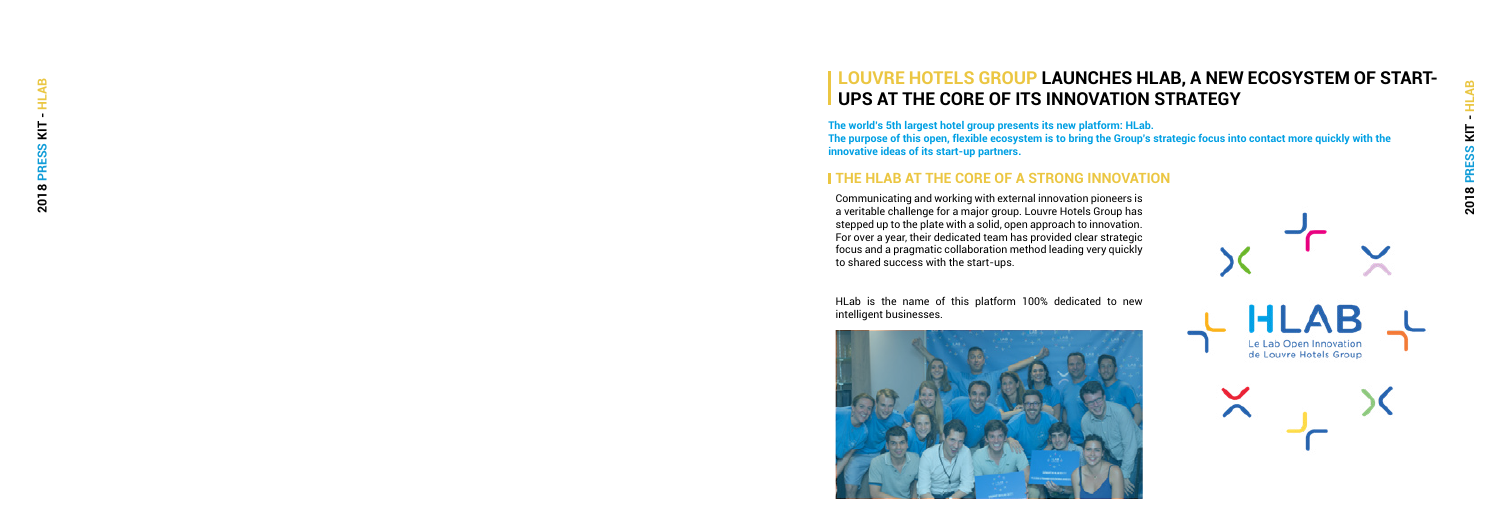

# **AN ECOSYSTEM WITH 3 VALUE CREATION OBJECTIVES**



This ecosystem has 3 value creation objectives for the Group:

### **Improving the Client experience**

By meeting our clients' new needs and offering innovative services to transform the user experience: simplifying the client experience by eliminating 'rough spots', offering a seamless stay with a focus on pleasure and emotion.

**In the long-term, through their network of 7,000 hotels worldwide - including 1,000 in France -, Louvre Hotels Group and its shareholder Jin Jiang International want to establish**  of themselves as the privileged partners of innovative players.<br>A themselves as the privileged partners of innovative players.

**Improving the Employee experience, in hotels and head office By facilitating the daily work of our personnel through innovative measures: digitalizing repetitive and administrative tasks, thus freeing time for teams to be more attentive to Clients.** 

### **Improving hotels' economic performance**

**By choosing partners who offer new services to hotel managers, to travelers and residents, in order to generate additional revenue and develop the group's growth.** 

**Vice President Strategy and Innovation** 

# **We had a threefold objective when we launched HLab a year ago:**

- **• Reach outside of the company for skills that could be valuable for the Group**
- **• Prove that we were capable of testing, rolling out and scaling an innovative solution developed in collaboration with an external partner.**
- **• Generate an innovative spririt internally**

**HLab is the first building block of our long-term innovation strategy. Today, we can be proud of what we have accomplished because we are in line with the stated objectives and ready to enter the next, ambitious phase of the adventure.**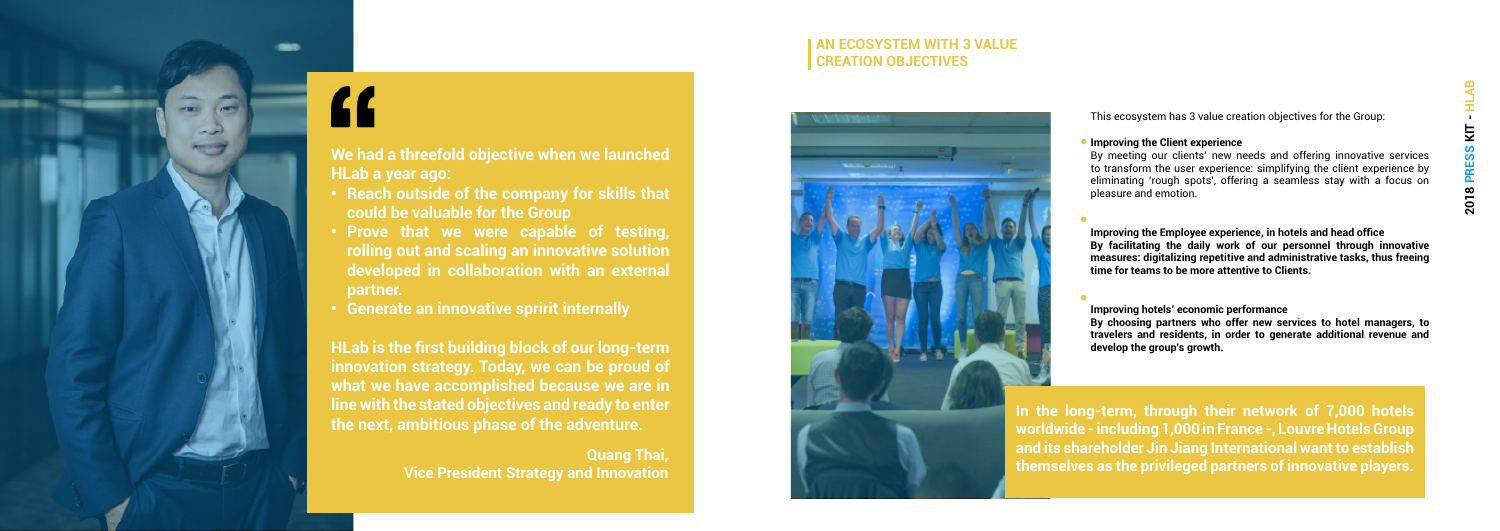### *Step 2: Finding start-ups to meet these needs*

A call for start-ups was launched based on these themes. 92 applicants were considered before 7 start-ups were selected by an enlarged steering committee and other Group experts.

These 7 start-ups pitched their solution in front of 120 Group employees convened for the occasion. The diverse audience including everyone from the Group CEO to the accommodations manager. Each candidate had 7 minutes to sell their ideas and 15 minutes of Q&A from the audience. At the end of the day, the winners were chosen to integrate a co-development program.

### *Step 1: Identifying issues in the field*

**3 Step 3: Maintaining Hlab's innovative drive.<br>
<b>3** Today, using its first experience as a spring open innovation. The result is a truly virtuous *Today, using its first experience as a springboard, the group is continuing this project with an ongoing process of open innovation. The result is a truly virtuous alliance with the start-ups in its Hlab ecosystem, an alliance based on co-development, co-creation and mutual acculturation.* 

In early 2017, a mixed steering committee was formed with 10 head office and hotel employees: multidisciplinary, all open to innovation and ready to drive change. They surveyed nearly 80 of the network's hotel directors to understand the obstacles or 'sore spots' (wasted time, money) experienced in the field. At the end of this phase, 5 major operational themes were identified. The group was ready to launch an open innovation approach to address energy consumption, optimized maintenance management, intelligent linen management, digitalizing the restaurant experience and protecting isolated workers.





## **HLAB, DEMONSTRATING INNOVATIVE DRIVE**

**Using a start-up approach, the HLab project began with an original initiative. Like a POC (Proof of concept) - the first concrete accomplishment in an innovation experiment - Hlab was created in the wake of an innovation contest held last year to demonstrate the Group's ability to work with innovative pioneers.** 



**Start-ups always begin by identifying a glitch and developing a specific solution. As a large group, we have the 360° vision of a generalist. The combination of these two strengths is virtuous and results in new, unique solutions, which would not be possible alone.** 

> **Lorraine Duval Strategic Innovation and HLab Ecosystem Manager**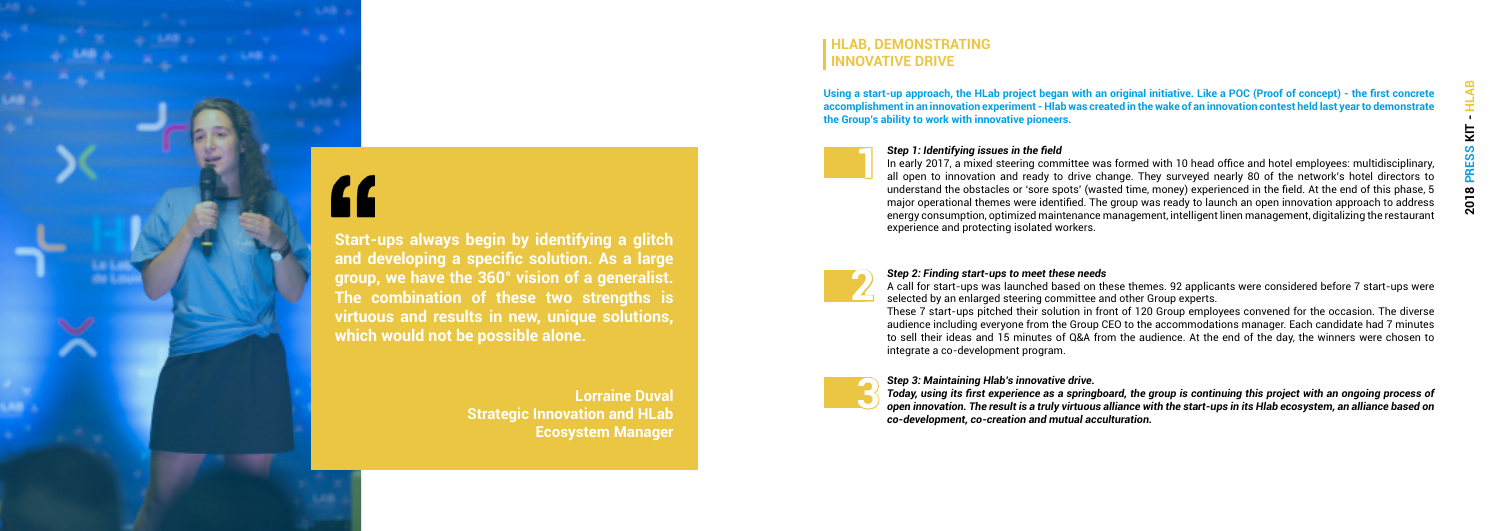# **A FEW START-UPS** RECENTLY INTEGRATED INTO THE HLAB ECOSYS -

Created in 2012, 1 CHECK is based on the threefold skills of its founders: Virginie Lafon, head housekeeper in a large luxury hotel in Nice and awarded the coveted Meilleure Ouvrière de France title in 2010, Pierre Lafon, specialist in mobile software solutions, and Ludovic Timbert, SAAS platform architecture designer.

Observing that hotels have not yet begun digitalizing their internal processes, they applied their broad range of professional experience, and Virginie's hands-on knowledge, to come up with a digital tool to improve hotel operations via remote management. This mobile application adapts to the specific characteristics of hotel occupations, managing the tasks involved in each one (head housekeepers, housekeepers, technicians, etc.), and improving productivity by transmitting directly clear, precise information, thus limiting downtime.

**Billee** 

The idea behind Billee was a no-brainer: at a restaurant, when it's time to pay the bill, both the client and the restaurant manager want things to move quickly. However, this step lasts between 10 and 15 minutes while all the value has already been distributed and the table, still occupied, generates no additional revenue.

Billee is a mobile app for restaurant clients which enables them to pay their bill in less than a minute via an intuitive interface. Groups can split the bill between themselves by menu item, add the bill to a digital expense report and pay with meal vouchers. Billee was founded by Ghislain Rouëssé, Jan De Lobkowicz and Fernand Couto, three complementary profiles with a common goal: applying digital to improve the client experience at restaurants.

# *i* Tcheck

### **1CHECK BILLEE**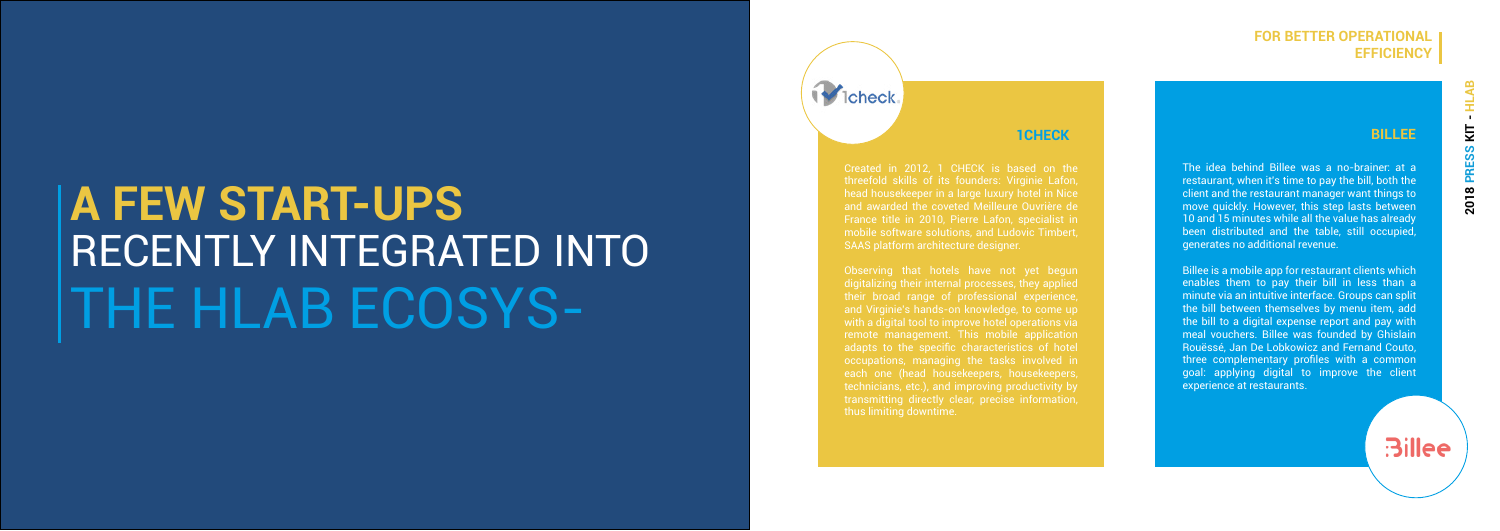Thanks to artificial intelligence, this start-up developed its own system of translation. This solution is being adapted to hotel operations to enable Louvre Hotels Group teams to communicate in real time with international clients, in no fewer than 37 languages. Clients will be able to communicate in their native tongue via a dedicated microphone and interactive screen. Winner of the CES Innovation Award 2018, Mymanu developed this hotel solution to support all Louvre Hotels Group employees, facilitating communication with international hotel clients to provide a better experience, make them feel more at home and keep them coming



Founded in 2014, Mymanu is a Manchester-based start-up created by music fan and ex-aeronautics engineer, Danny Manu. Mymanu has developed intelligent wireless earphones which offer not only high quality sound but instantaneous voice translation.

### **MYMANU**

### **GARNOT** COMPUTING

Un automobiliste perd en moyenne un an de sa vie à chercher une place de stationnement.

> In September 2018, Nannybag and Louvre Hotels Group were attributed the Large Company / Startups Relations Award, sponsored by the IE C

Gilles Latouche and David Vandenborn decided to do something to reverse this trend by developing Onepark, an online parking platform. The 100% digital process is simple: compare, reserve and park your vehicle in a secure spot. In fact, this service puts drivers looking for a place to park in communication with Louvre Hotels Group hotels.

With over 1,000 car parks in 275 towns and cities in France, Spain and Belgium, Onepark is the leader of online parking reservations.

## **ONEPARK**

Launched in 2016 by Matthieu Ballester and Samir Senouci, Nannybag offers an innovative secured luggage storage service around the world. This start-up enables travelers to leave their bags for a few hours in partner hotels and businesses (called Nannies) in order to be free to enjoy their day. On the flip side, this enables businesses and hotels to monetize their unused space, increase flow by attracting potential customers into their establishments and, finally, to generate additional revenue.

After just 2 years, Nannybag operates in over 150 cities in Europe and the United States, and the partnership with Louvre Hotels Group dovetails into the logical, mutually-beneficial development process between a young start-up and the hotel group.

### **NANNYBAG**

Ø

nannybag

Some ten years ago, Paul Benoît, engineer and graduate of the prestigious Ecole Polytechnique, decided to develop an ecological alternative to data centers. This project led to the creation of Qarnot Computing, named after the physicist Sadi Carnot and "Q", the physics symbol for heat.

Addressing the fact that we use energy to cool IT servers while at the same time using energy to heat the rest of our buildings, Qarnot Computing made a name for itself by developing a ingenious heating system that uses heat generated by micro-processers.

Today, this start-up is the digital brain of the building offering a platform combining multiple sensors to revolutionize the client experience in hotel rooms and the operational process for the hotel manager.

### **QARNOT COMPUTING**